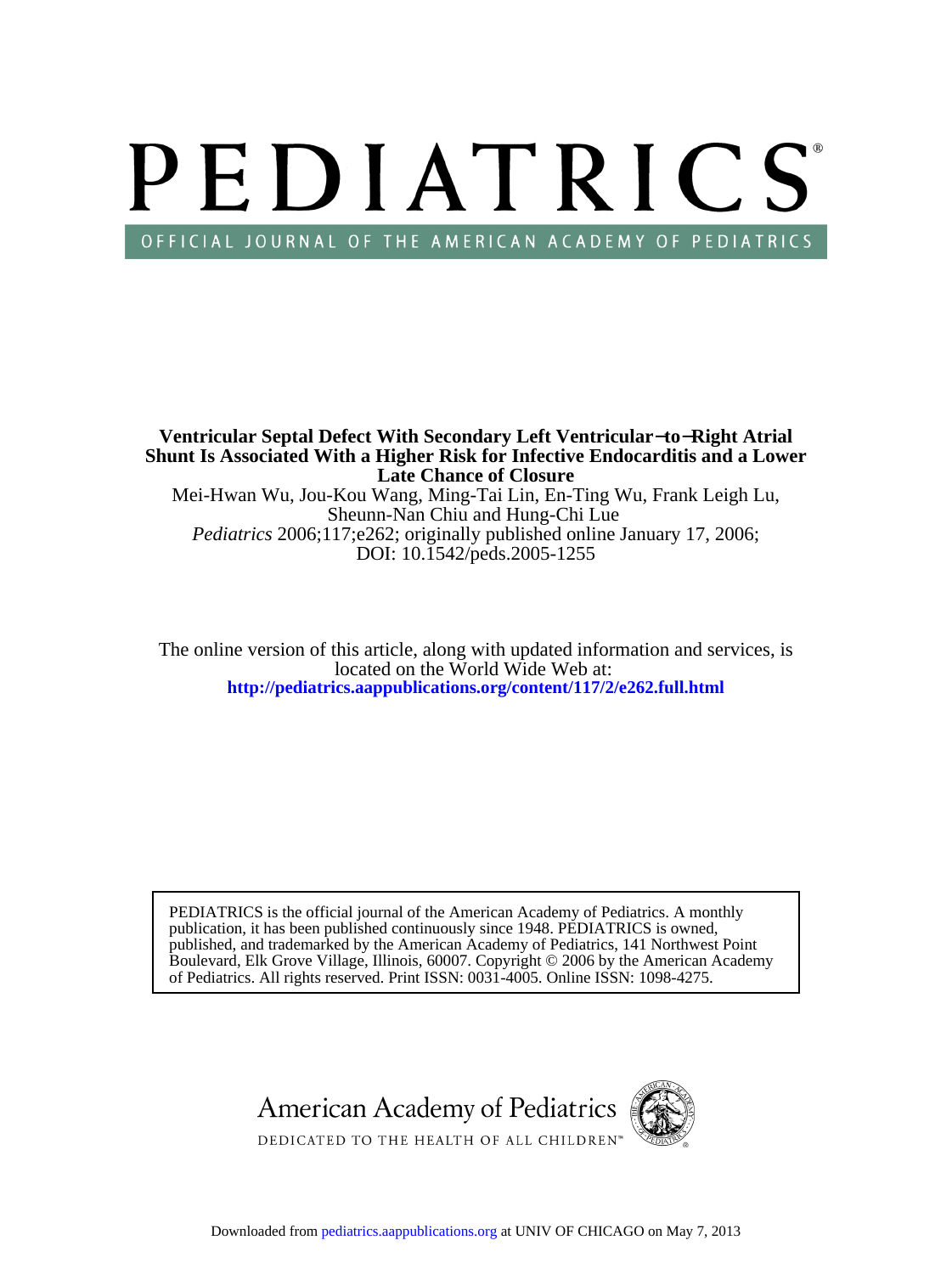# ARTICLE

# **Ventricular Septal Defect With Secondary Left Ventricular–to–Right Atrial Shunt Is Associated With a Higher Risk for Infective Endocarditis and a Lower Late Chance of Closure**

# **Mei-Hwan Wu, MD, PhD, Jou-Kou Wang, MD, PhD, Ming-Tai Lin, MD, En-Ting Wu, MD, Frank Leigh Lu, MD, Sheunn-Nan Chiu, MD, Hung-Chi Lue, MD**

Department of Pediatrics, National Taiwan University Hospital and National Taiwan University, College of Medicine, Taipei, Taiwan

The authors have indicated they have no financial relationships relevant to this article to disclose.

#### **ABSTRACT**

OBJECTIVE. Although ventricular septal aneurysm may diminish or even close the shunt through the ventricular septal defect (VSD), developing a left ventricular– to–right atrial (LV-RA) shunt may be unfavorable. This study sought to clarify this issue on the basis of an extended observation of such patients.

METHODS. Sixty-eight patients (1201 patient-years) who had small perimembranous VSD and LV-RA shunt and were not operated on before 6 years of age were studied.

RESULTS. The onset age of LV-RA shunt was  $5.8 \pm 3.3$  years, with clinical improvement later observed in 23 (34%). The murmur disappeared and showed spontaneous closure in 5 (7%). Seven episodes of infective endocarditis occurred in 6 (8.7%, or 58 per 10 000 patient-years), with 2 receiving surgery. Another 4 received surgery during follow-up. With echocardiography, aneurysmal transformation involving the anterior and septal leaflets of tricuspid valve (double sac) was found in 56 (85%), whereas only the septal leaflet (single sac) was involved in 10. Patients with double sac were less likely to show improvement, whereas patients who had superior QRS axis and were female showed clinical improvement more frequently.

CONCLUSIONS. VSD with secondary LV-RA shunt is associated with a higher risk for infective endocarditis but still has a low chance for late improvement and even closure.

www.pediatrics.org/cgi/doi/10.1542/ peds.2005-1255

doi:10.1542/peds.2005-1255

#### **Key Words**

ventricular septal defect, left ventricular-toright atrial shunt

#### **Abbreviations**

VSD—ventricular septal defect LV-RA—left ventricular–to–right atrial shunt

Accepted for publication Jul 29, 2005

Address correspondence to Mei-Hwan Wu, MD, PhD, Department of Pediatrics, National Taiwan University Hospital, No. 7, Chung-Shan South Road, Taipei, Taiwan. E-mail: mhwu@ha. mc.ntu.edu.tw

PEDIATRICS (ISSN Numbers: Print, 0031-4005; Online, 1098-4275). Copyright © 2006 by the American Academy of Pediatrics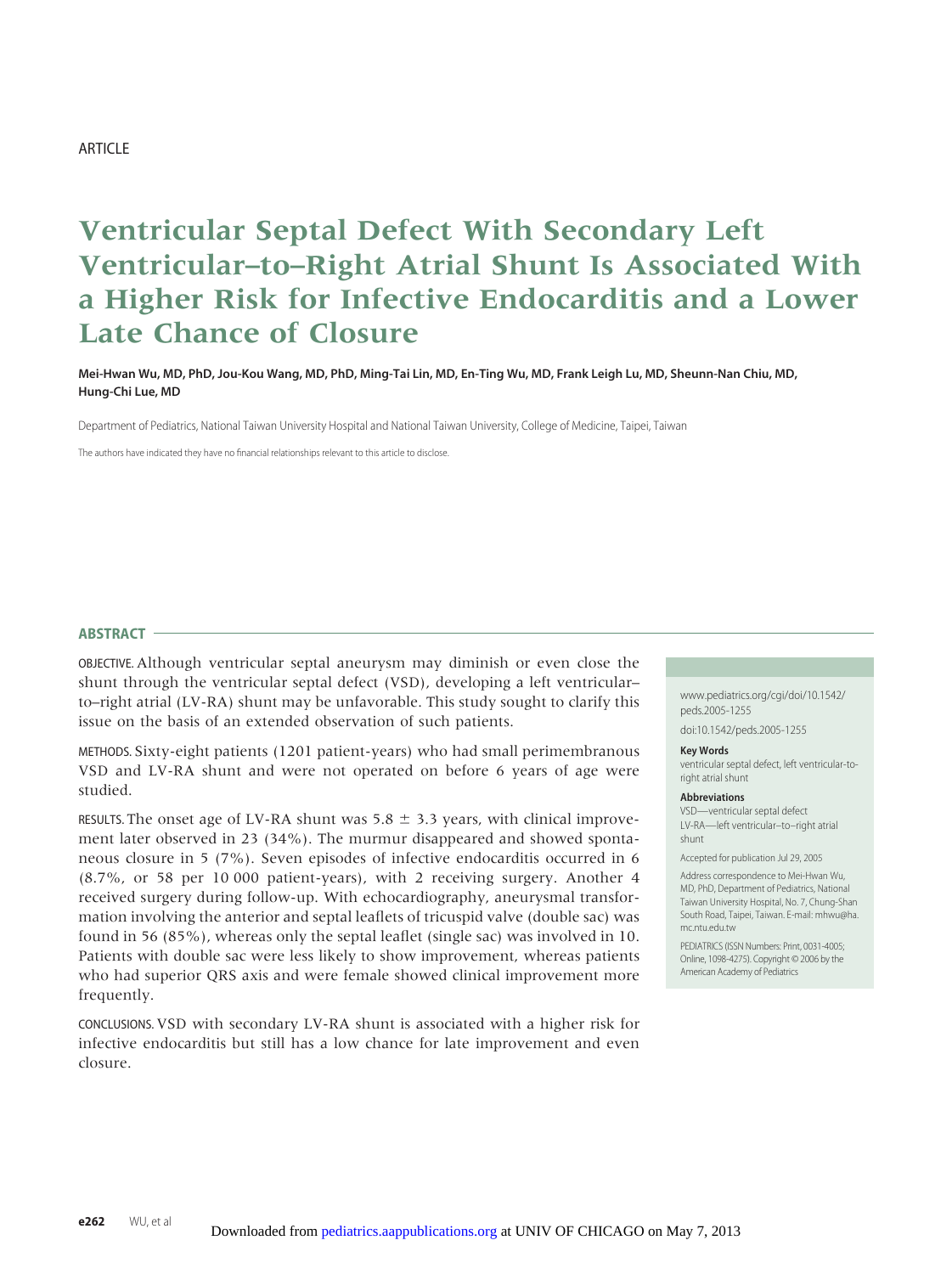$\sum$  ENTRICULAR SEPTAL DEFECT (VSD) is by far the most common congenital heart disease, and the natural history varies depending on its size, location, and associated anomalies.1–3 Surgery typically is indicated for patients with a significant left-to-right shunt (a pulmonary-to-systemic flow ratio of  $>$ 2), pulmonary arterial hypertension resulting from increased pulmonary flow, aortic valve prolapse, or right ventricular outflow obstruction.3 Medical follow-ups are suggested for those with a small left-to-right shunt, particularly in the case of defects involving the membranous portion of the interventricular septum (perimembranous VSD). This type of VSD accounts for the majority (60%–80%) of VSD cases.3,4 Owing to its proximity to the tricuspid valve, a so-called "aneurysmal transformation" process may emerge, thereby diminishing the shunt or even closing the defect via the adherence of the adjacent tricuspid valve or chordal tissues to the septal crest.<sup>5-7</sup> A Gerbode defect is a septal defect that communicates directly between the left ventricle and the right atrium.<sup>8</sup> Its pathology may be attributed to a congenital defect, be a product of trauma, or may even occur after bacterial endocarditis or aortic valve replacement.<sup>8-11</sup>

What we found, nevertheless, was that patients with perimembranous VSD also might have developed a left ventricular–to–right atrial (LV-RA) shunt after aneurysmal transformation of the VSD.5,12 A secondary LV-RA shunt after the aneurysmal transformation of the VSD was suggested. An earlier study has also given credence to a close association between the aneurysmal transformation process and an LV-RA shunt in patients with perimembranous VSD.13 In the presence of a VSD and an LV-RA shunt, surgical repair is often suggested.14 Given the dearth of relevant long-term data in previous studies, this study used the observations of such patients over an extended period of time to clarify this issue.

# **METHODS**

# **Patient Cohorts**

In 1 of our previous studies, we had characterized the natural evolution of aneurysmal transformation in all patients with perimembranous VSD from the patient database covering 1987–1992 in this institution.<sup>5</sup> Those who had had a small isolated perimembranous VSD (assessed at 6 years of age) with aneurysmal transformation and LV-RA shunt were recruited into the present study and received complete follow-ups in this institution. Patients with possible atrioventricular septal defect or endocardial cushion–type defect were excluded. None of the patient sample had received surgical repair before the age of 6 years. The echocardiographic studies were performed using either Acuson 128 XP or Acuson Sequoia module. The echocardiograms were assessed independently by 2 of the authors.

# **Definitions**

In this study, the diagnosis of perimembranous VSD was based on previous echocardiographic reports.15,16 In addition, the diagnostic hallmark for endocardial cushion defect, a left atrioventricular valve with 3 leaflets, could distinguish the endocardial cushion defect from perimembranous VSD. Aneurysmal transformation of perimembranous VSD was defined as echocardiographic evidence of tissue deposition around the margins of the VSD, which then produced a sac-like structure with distinct margins that, with each systole, protruded into the right ventricle and partially occluded the flow through the VSD.4,5,13 The individual patterns of aneurysmal transformation were determined with echocardiography. On the basis of our previous studies, the echocardiographic pattern of aneurysmal transformation could be described by a double- or single-sac pattern. A double-sac pattern was the result of the aneurysmal transformation process, which incorporated both the septal and the anterior leaflets of the tricuspid valve into a double-sac morphology (Fig 1A and C). The sac produced by the anterior leaflet overlaid the sac of the septal leaflet. An LV-RA shunt then was observed through a widened anteroseptal commissure. As for the single-sac pattern, just the septal leaflet and some chordae of the tricuspid valve were involved, and, thus, only a solitary sac was observed (Fig 1B and D). An LV-RA shunt was defined as the presence of a Doppler demonstration of high-velocity turbulence (with a pressure gradient of -50 mm Hg) moving from the LV, through the VSD, and directly into the RA.<sup>5,13</sup> The pressure gradient of an LV-RA shunt was equivalent to the difference between the systolic LV and RA pressure and could be readily differentiated from tricuspid regurgitation on the basis of the high velocity of the LV-RA shunt in the absence of any elevated right ventricular pressure. From an electrocardiogram, a QRS axis of  $\leq 0$  degrees accompanied by inferior initial activation and large superior terminal activation (ie, an rS pattern in aVF) was defined as a superior QRS axis, or as a left axis deviation.

The criteria for a small VSD were as follows: (1) from cardiac catheterization, the ratio of pulmonary flow to systemic flow was  $\leq 2$  in the absence of pulmonary arterial hypertension or pulmonary stenosis; or (2) from echocardiography, the *z* score of the left ventricular enddiastolic diameter was smaller than 2, and no evidence of pulmonary arterial hypertension was found. Because only patients with small perimembranous VSD were included, the change of left ventricular size, pressure gradient, or ratio of pulmonary flow to systemic flow may not be a sensitive index for clinical improvement. Therefore, the clinical improvement was defined as improved heart failure or a decreased intensity in the systolic murmur caused by the VSD (in the absence of pulmonary arterial hypertension) to a grade of less than III with a normal-sized heart on chest radiograph film.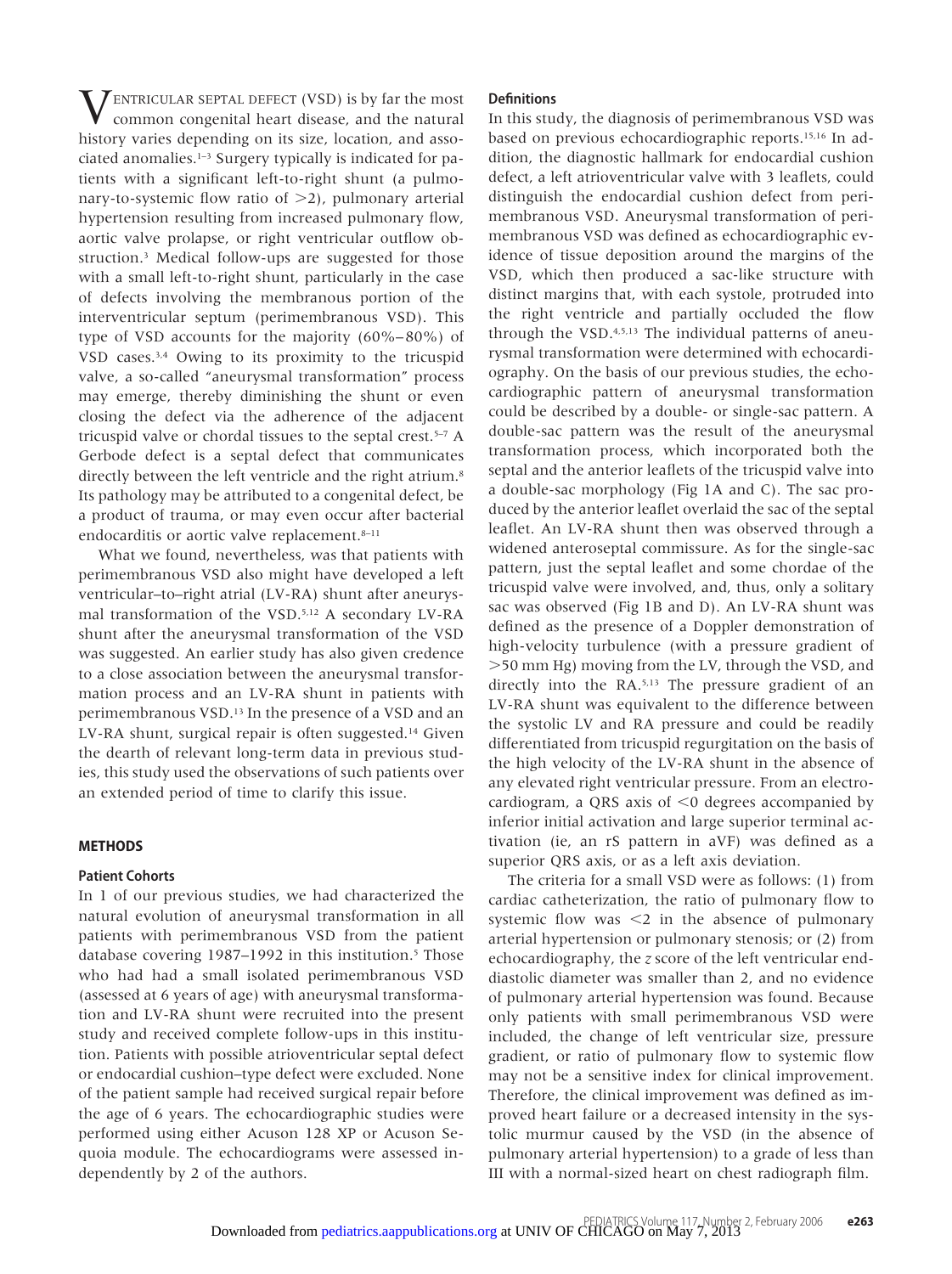

#### FIGURE 1

A and C, Echocardiogram in an apical 4-chamber view (A) and its diagram (C) showing a perimembranous VSD that was covered by an aneurysmal transformation process that incorporated the septal and anterior leaflets of the tricuspid valve into a double-sac morphology. B and D, Echocardiogram in an apical 4-chamber view (B) and its diagram (D) showing a perimembranous VSD that was covered by an aneurysmal transformation process that incorporated only the septal leaflet of the tricuspid valve into a single-sac morphology.

#### **Statistics**

The descriptive data were expressed as the mean  $\pm$  1 SD. Either the  $\chi^2$  test or the Fisher's exact probability test was used to determine the level of significance of each of the events. The event-free curves were estimated by performing a Kaplan-Meier analysis.

# **RESULTS**

A total of 68 patients (39 female and 29 male) were found to have a perimembranous VSD with aneurysmal transformation and a secondary LV-RA shunt. Their age at initial enrollment into our VSD study ranged from 3 days to 19 years (4.7  $\pm$  4.1; median: 4 years). The total follow-ups amounted to 1201 patient-years, with the mean age at the time of the last follow-up being  $17 \pm 5$ years (6–28 years; median: 16 years). In the 48 patients who first were observed during infancy or who had had adequate echocardiographic evaluation (at least twice) before the development of an LV-RA shunt, the onset age of the LV-RA shunt ranged from 3 months to 12 years (5.8  $\pm$  3.3 years; median: 5 years). Among them, 5 (7%) had already developed an LV-RA shunt during infancy. By the age of  $\sim$ 52 months, one half of the patients had already developed an LV-RA shunt. Ten patients had heart failure in infancy, which improved after the development of aneurysmal transformation in all. In 2 of them, the heart failure continued to improve even after the appearance of secondary LV-RA shunt. Electrocardiograms showed the presence of a left superior axis in 11 patients (11 of 68 [16%]).

Clinical improvement after the development of the LV-RA shunt was found in 23 (34%) patients, including improved heart failure in 2 and a decreased intensity in the systolic murmur caused by the VSD (in the absence of pulmonary arterial hypertension) to a grade of less than III with a normal-sized heart on chest radiograph film in 22 patients (1 of whom also had improved heart failure and was also included in the former group). Among the 22 patients, the murmur disappeared in 5 (7%), and among all 5, echocardiography revealed a spontaneous closure of the VSD via aneurysmal transformation. The closure occurred at the individual ages of 9, 12, 13, 17, and 23 years (14.8  $\pm$  5.4 years). The probability of closure with age is shown in Fig 2A. By the age of 23 years, the probability of spontaneous closure was 17%.

However, 7 episodes of infective endocarditis occurred in 6 (8.5%) patients (58 per 10 000 patientyears) at the individual ages of 2, 5, 5, 5, 7, 8, and 12 years, respectively. Two of the 6 with infective endocar-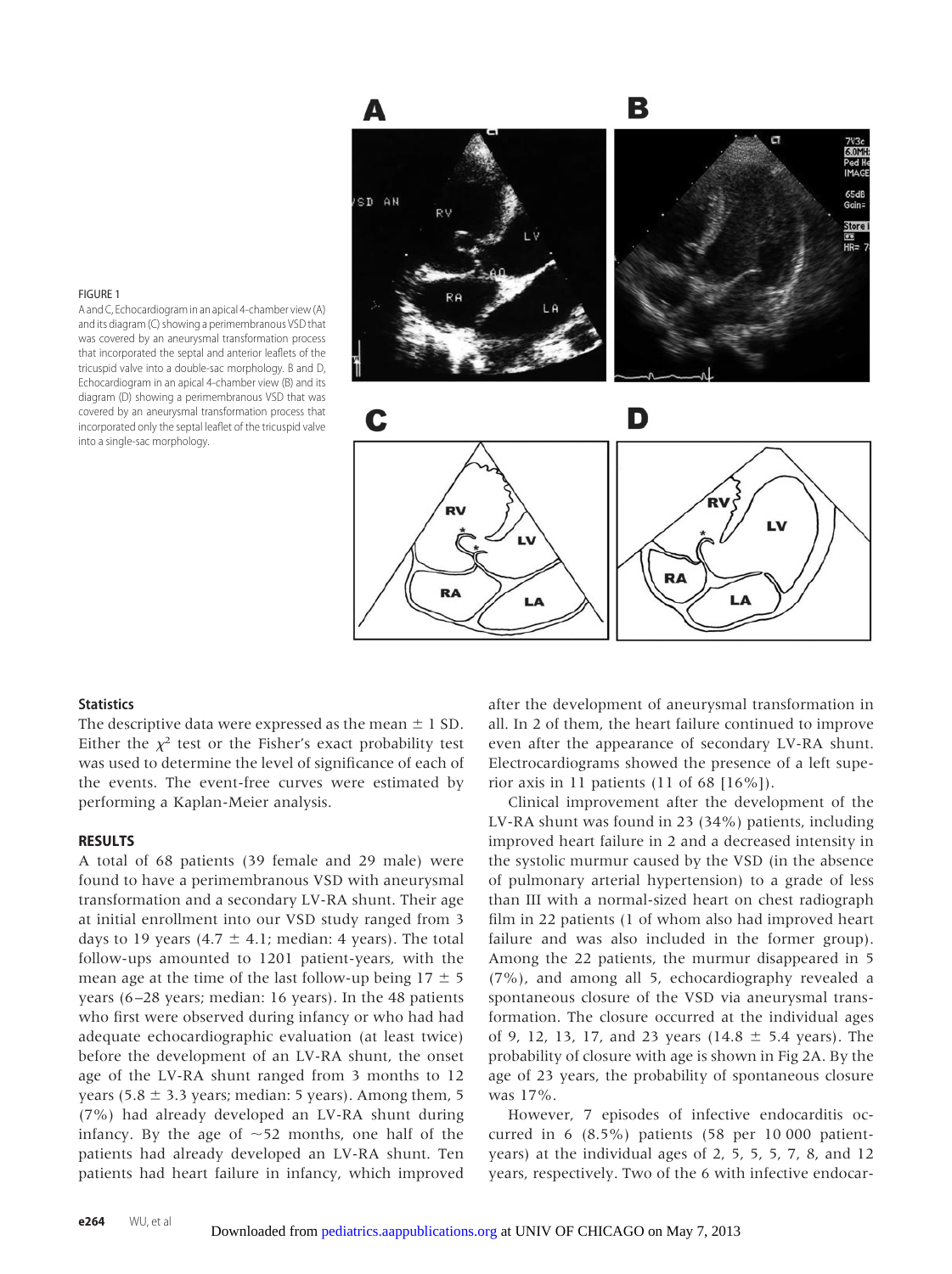

FIGURE 2

A, Probability of spontaneous closure with age in 68 patients who had perimembranous VSD with aneurysmal transformation and a LV-RA shunt. B, Event-free (infective endocarditis or a surgical repair of the defect) curve in the same patient cohort.

ditis received surgery, with 1 being operated on during the acute stage to have vegetation and the periaortic abscess removed, as well as to have the defect repaired. The other received surgical repair of the VSD after completing antibiotic therapy. In both cases, the postoperative course was smooth with no recurrence of infective endocarditis. Another 4 patients received surgical repair of the VSD during the follow-up; 2 had cardiomegaly (at the age of 8 and 12 years); 1 had late-onset subaortic ridge (at the age of 7 years); and 1 patient personally opted for surgery (at the age of 7 years). None experienced exertional dyspnea, palpitation, or arrhythmias. Event-free probability with the endpoints defined as death, endocarditis, or heart surgery is shown in Fig 2B. The event-free probability was 84% by the age of 14 years.

Overall, the echocardiographic features of aneurysmal transformation could be characterized as having either double- or single-sac morphology in 66 patients

but not in 2 in whom the morphology could not be categorized satisfactorily on account of superimposed infective endocarditis. With those  $2$  (<3%) excluded, 56 (85%) patients had a double-sac whereas 10 (15%) had a single-sac morphology of aneurysmal transformation. Statistical analysis revealed that gender, the presence of a superior QRS axis, and the morphology of aneurysmal transformation all were closely associated with late outcome, including clinical improvement and spontaneous closure (Table 1). Although female patients showed a higher chance of clinical improvement, this was not so for spontaneous closure. The presence of a superior QRS axis in the frontal plane was also more often observed in patients who had shown clinical improvement, but, again, this was not the case for spontaneous closure. Noteworthy is that patients with a double-sac morphology were much less likely to show either clinical improvement or spontaneous closure. Although double-sac morphology was observed more commonly in patients with infective endocarditis or surgical repair, the statistical difference was not significant.

#### **DISCUSSION**

The pathologic anatomy of LV-RA shunt was summarized in an earlier report by Riemenschneider et al.<sup>9</sup> They provided substantive evidence that most defects are located in or involve parts of the membranous interventricular septum. Such defects often are associated with tricuspid abnormalities, ie, a widened commissure, cleft, perforation, or malformation. Because the features of an aneurysm of the ventricular membranous septum may not always be recognized during surgery or postmortem inspection, not until when angiographic and echocardiographic studies were conducted had the close association between aneurysmal transformation of the VSD and an LV-RA shunt been found.13,17 Aneurysmal transformation of VSD was, in fact, found in all of those case studies. Furthermore, in the patient cohorts with perimembranous VSD and aneurysmal transformation, an LV-RA shunt may have occurred in as many as 11% of the patients.<sup>5</sup> By the age of 20 years, patients with perimembranous VSD had a 98% probability of developing aneurysmal transformation. Among them, the expected probability of developing an LV-RA shunt was 45%.<sup>5</sup> Hence, it very well may follow that an LV-RA coupled with perimembranous VSD is the most common type of LV-RA shunt. Nonetheless, the long-term prognosis of such patients remains unclear.

The present study clearly demonstrated for the first time that there was a lower, albeit relatively late, chance of clinical improvement for such patients, as compared with those without LV-RA shunts. Also noted was a significantly higher risk for infective endocarditis.

The development of aneurysmal transformation is an important mechanism for the spontaneous closure of perimembranous VSD.6 In our patients with perimem-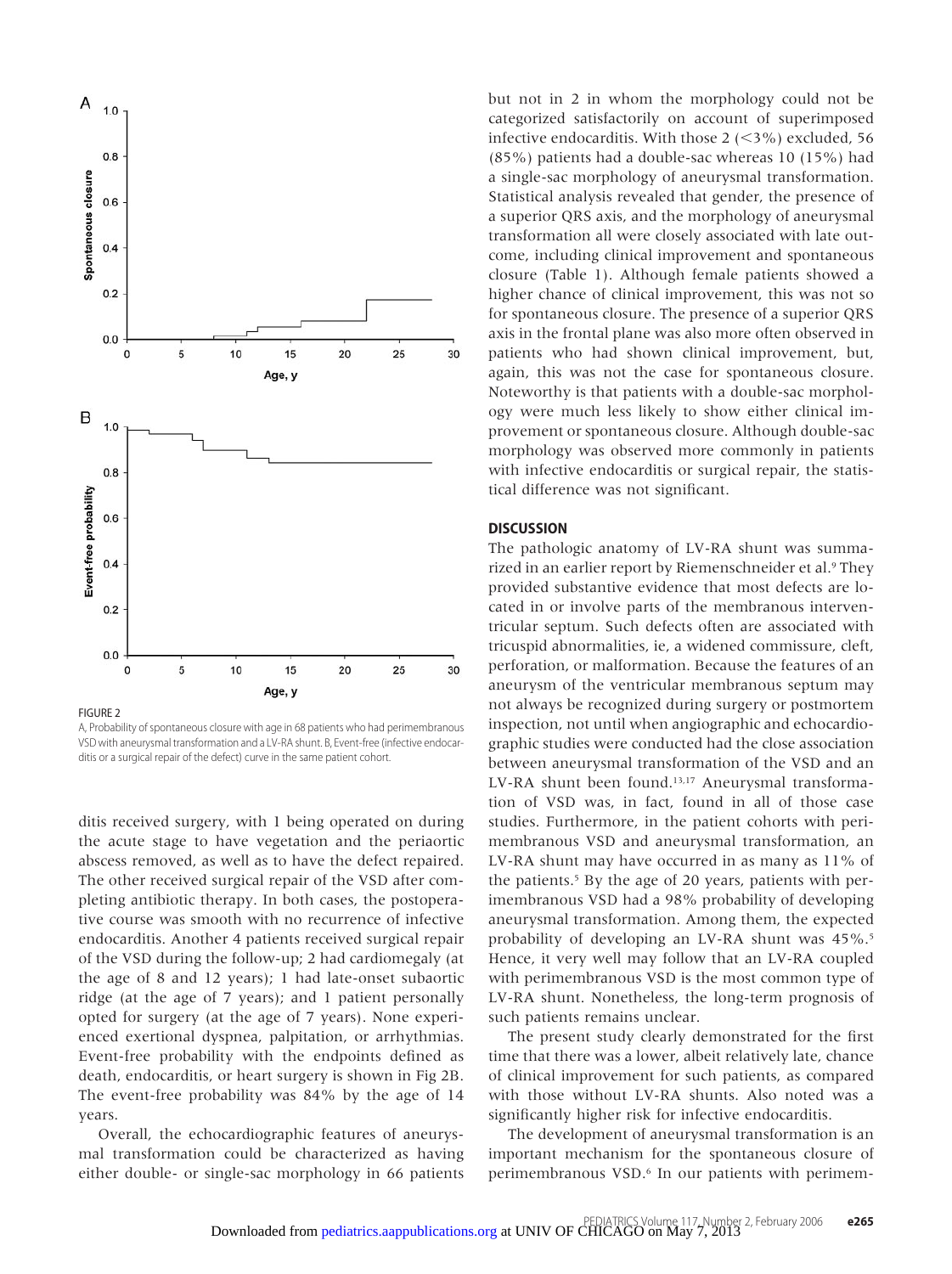#### TABLE 1 **Clinical Characteristics and the Long-Term Outcome**

|                        | Follow-ups, y  | Gender<br>(M/F)   | Onset Age of<br>LV-RA Shunt, y | Superior<br><b>ORS Axis</b><br>(Yes/No) | Echocardiographic<br><b>Features of Aneurysm</b><br>(Double Sac/Single Sac) <sup>a</sup> |
|------------------------|----------------|-------------------|--------------------------------|-----------------------------------------|------------------------------------------------------------------------------------------|
|                        |                |                   |                                |                                         |                                                                                          |
|                        |                |                   |                                |                                         |                                                                                          |
| Clinical improvement   |                |                   |                                |                                         |                                                                                          |
| Yes $(n = 23)$         | $18.9 \pm 4.6$ | 3/20 <sup>b</sup> | $7.0 \pm 0.3$                  | 7/16c                                   | $13/10^{b}$                                                                              |
| No $(n = 45)$          | $19.1 \pm 4.6$ | 16/29             | $5.0 \pm 3.2$                  | 4/41                                    | 43/0                                                                                     |
| Spontaneous closure    |                |                   |                                |                                         |                                                                                          |
| Yes $(n = 5)$          | $17.4 \pm 4.9$ | 2/3               | $6.3 \pm 1.6$                  | 1/4                                     | 2/3 <sup>b</sup>                                                                         |
| No $(n = 63)$          | $17.2 \pm 4.9$ | 27/36             | $5.7 \pm 3.7$                  | 10/53                                   | 54/7                                                                                     |
| Infective endocarditis |                |                   |                                |                                         |                                                                                          |
| Yes $(n = 6)$          | $19.7 \pm 3.8$ | 4/2               | $5.1 \pm 1.1$                  | 1/5                                     | 4/0                                                                                      |
| No $(n = 62)$          | $17.1 \pm 4.9$ | 37/25             | $6.8 \pm 4.1$                  | 10/52                                   | 52/10                                                                                    |
| Late surgery           |                |                   |                                |                                         |                                                                                          |
| Yes $(n = 6)$          | $16.5 \pm 3.9$ | 3/3               | $5.1 \pm 2.6$                  | 1/5                                     | 5/0                                                                                      |
| No $(n = 62)$          | $17.2 \pm 5.0$ | 26/36             | $6.8 \pm 4.0$                  | 10/52                                   | 51/10                                                                                    |

a Patterns of the echocardiographic features could be categorized in 66 patients but not in 2, in whom the morphology could not be categorized satisfactorily on account of superimposed infective endocarditis.

 $b \rho \lt 01$ 

 $c$  .01  $<$  P  $<$  .05.

branous VSD and secondary LV-RA shunting after aneurysmal transformation, spontaneous closure was still observed. However, the likelihood of spontaneous closure was much lower than that found in our previous observations of patients without secondary LV-RA shunting after aneurysmal transformation (7% vs 19%).5 Added to this, the age at spontaneous closure in those with an LV-RA shunt was  $14.8 \pm 5.4$  years, whereas that in those without an LV-RA shunt was an astonishingly low 3.5  $\pm$  3.8 years.<sup>5</sup> As described by Somerville et al,18 a spontaneous closure of the VSD could still occur in 10 (28%) of 35 adult patients with subtricuspid (perimembranous) VSD after the apposition of tricuspid valve tissue (aneurysmal transformation). However, none of their patients had an LV-RA shunt. In another series of 685 patients with VSD, an LV-RA shunt was found in 8.4%, with spontaneous closure noted in only 1 (2.6%) case.4

Our data revealed that patients with perimembranous VSD and a secondary LV-RA shunt showed a higher risk for infective endocarditis. According to the Second Joint Study on the Natural History of Congenital Heart Defects, the risk for infective endocarditis is estimated at 14.5 per 10 000 patient-years in those with VSD.19 Contrast this with the estimated risk in this study, which was 58 per 10 000 patient-years,  $\sim$ 4 times higher. Comparing with patients with perimembranous VSD and aneurysmal transformation without LV-RA shunt, the incidence of infective endocarditis in those with perimembranous VSD and aneurysmal transformation with LV-RA shunt was also much higher (8.5% vs 0.3%).5 The high velocity turbulence of an LV-RA shunt may have been responsible for this increased risk.20

From the echocardiographic evaluation in this study, spontaneous closure occurred more frequently in patients with single-sac aneurysmal transformation. Because none of them had been operated on, it can be deduced only from our previous studies that the echocardiographic features of a single-sac aneurysmal transformation are produced by the attachment of septal leaflet along with some chordae of the tricuspid valve to the septal crest.12 This is highly indicative that the commissure was only partially incompetent as a result of a relatively spared anterior leaflet from aneurysmal transformation. If the VSD had become smaller with tissue adhesion, then the LV-RA shunt also would have been obliterated. However, when both the anterior and the septal leaflets were incorporated into double-sac aneurysmal transformation, the LV-RA shunt could be observed through the widened anteroseptal commissure. Such morphologic changes have previously been described as relatively common pathologic anatomy for an LV-RA shunt.<sup>9</sup> In our study, such a pattern was the most common type of aneurysmal transformation in perimembranous VSD and LV-RA shunt. Hagler et al<sup>14</sup> previously described 8 patients with perimembranous VSD in whom significant tricuspid regurgitation was produced by the VSD jet's pushing the tricuspid anterior leaflet forward, thereby opening the tricuspid valve orifice. A moderate perimembranous VSD extending slightly below the tricuspid leaflet with only a partial obstruction of the VSD jet was observed in their patients. Their echocardiographic findings were similar to those that have been categorized here as the double-sac type of aneurysmal transformation. In our patients, this doublesac aneurysmal transformation was also associated with a lower chance of clinical improvement, as well as a higher probability of infective endocarditis or surgical repair. Therefore, we suggest that such echocardiographic features with a double-sac aneurysmal transformation in perimembranous VSD may an unfavorable sign.

The present study also demonstrated that the presence of a superior QRS axis might predict a higher pos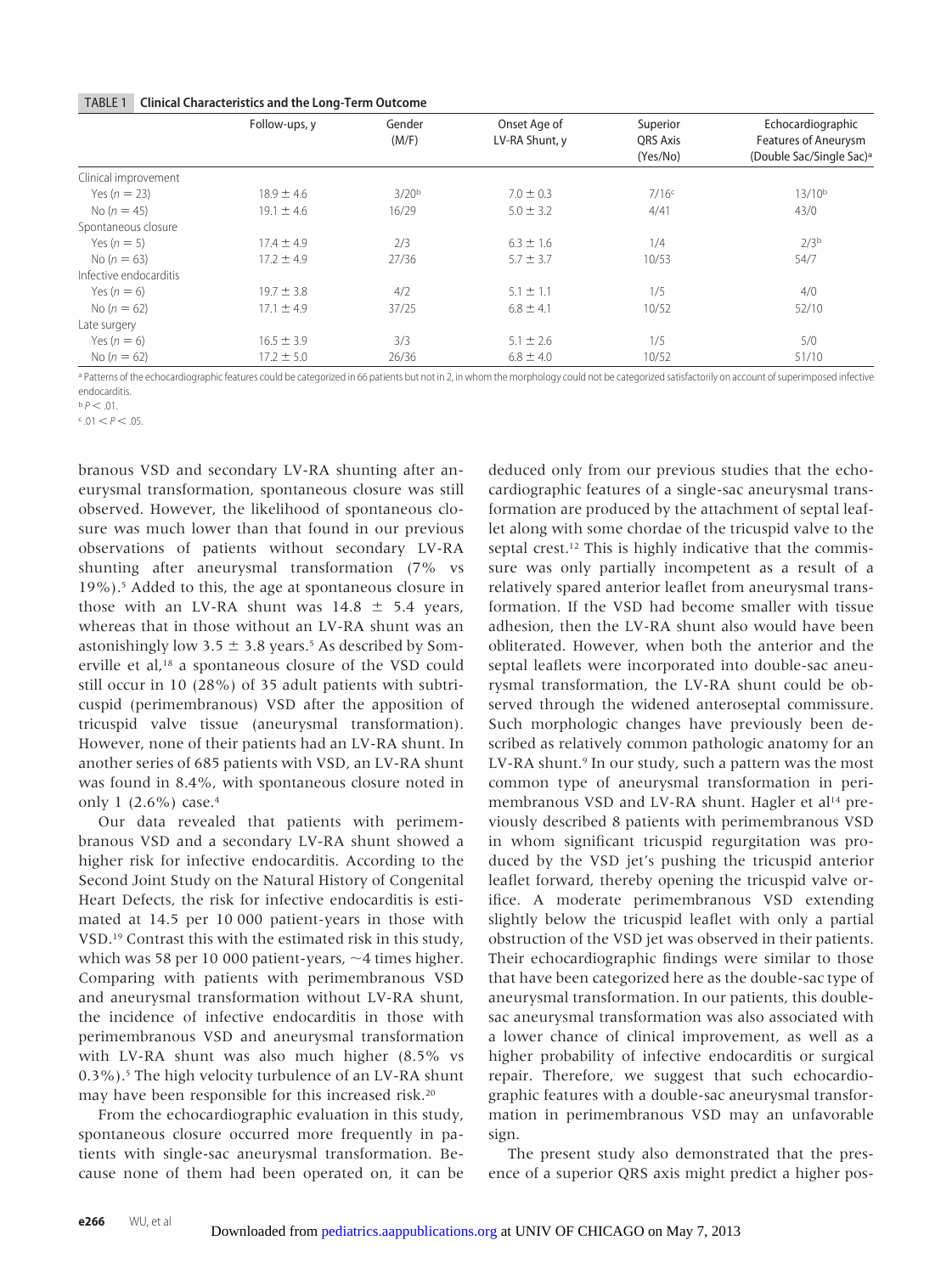sibility of clinical improvement but not for spontaneous closure. In the study by Tutar et al, $21$  a superior QRS axis was found in 20% of their 59 patients with perimembranous VSD and was relatively much more common (but not statistically significant) in those without (50%) than in those with an LV-RA shunt (33%). Electrocardiographic changes of right atrial enlargement and right ventricular hypertrophy were observed in more than half of their patients with an LV-RA shunt. In this study, because only patients with a small VSD were included, it was found that none had any significant right-chamber enlargement. Although the prevalence of a superior QRS axis (16%) was relatively lower, it was still significantly higher than that in normal infants and children (0.4%– 1.1%).<sup>21,22</sup> In isolated VSD, Shaw et al<sup>23</sup> identified a superior QRS axis in up to 10% of their patients, and this was more common when the inlet portion of the ventricular septum was involved. An association between a superior QRS axis and aneurysmal transformation of the VSD also has been described in the literature.24 On these grounds, it is possible that a defect with a superior QRS axis involves the inlet more than it does the trabecular ventricular septum; as a result, the defect may be covered to a greater extent and, hence, shows clinical improvement. However, the possibility of spontaneous closure is still determined by the morphology of aneurysmal transformation.

# **CONCLUSION**

When a secondary LV-RA shunt develops after aneurysmal transformation, there may still be a chance for perimembranous VSD to show late clinical improvement and even closure. Nevertheless, the likelihood of this is evidently much lower, and the occurrence seems to require a much longer follow-up. Another major concern is an increased risk for infective endocarditis. An echocardiographic characterization of aneurysmal transformation helps to predict the long-term outcome. Surgical repair may be considered in the presence of unfavorable echocardiographic morphology.

# **ACKNOWLEDGMENT**

This study was supported by Cardiac Children Foundation, R.O.C. (CCF 01-02).

#### **REFERENCES**

- 1. Hoffman JI, Kaplan S. The incidence of congenital heart disease. *J Am Coll Cardiol.* 2002;39:1890–1900
- 2. Helmcke F, de Souza A, Nanda NC, et al. Two-dimensional and color Doppler assessment of ventricular septal defect of congenital origin. *Am J Cardiol.* 1989;63:1112–1116
- 3. McDanieal NL, Gutgesell HP. Ventricular septal defect. In: Allen HD, Gutgesell HP, Clark EB, Driscoll DJ, eds. *Moss and Adam's Heart Disease in Infants, Children and Adolescents*. 6th ed. Baltimore, MD: Lippincott Williams & Wilkins; 2001:636–651
- 4. Eroglu AG, Oztunc F, Saltik L, et al. Evolution of ventricular septal defect with special reference to spontaneous closure rate, subaortic ridge and aortic valve prolapse. *Pediatr Cardiol.* 2003; 24:31–35
- 5. Wu MH, Wu JM, Chang CI, et al. Implication of aneurysmal transformation in isolated perimembranous ventricular septal defect. *Am J Cardiol.* 1993;72:596–601
- 6. Anderson RH, Lenox CC, Zuberbuhler JR. Mechanisms of closure of perimembranous ventricular septal defect. *Am J Cardiol.* 1983;52:341–345
- 7. Beerman LB, Park SC, Fischer DR, et al. Ventricular septal defect associated with aneurysm of the membranous septum. *J Am Coll Cardiol.* 1985;5:118–123
- 8. Gerbode F, Hultgren H, Melrose D, et al. Syndrome of left ventricular-right atrial shunt successful surgical repair of defect in five cases, with observation of bradycardia on closure. *Ann Surg.* 1958;148:433–446
- 9. Riemenschneider TA, Moss AJ. Left ventricular-right atrial communication. *Am J Cardiol.* 1967;19:710–718
- 10. Velebit V, Schoneberger A, Ciaroni S, et al. "Acquired" left ventricular-to-right atrial shunt (Gerbode defect) after bacterial endocarditis. *Tex Heart Inst J.* 1995;22:100–102
- 11. Winslow TM, Friar DA, Larson AW, et al. A rare complication of aortic valve endocarditis: diagnosis with transesophageal echocardiography. *J Am Soc Echocardiogr.* 1995;8:546–550
- 12. Wu MH, Chang CI, Wang JK, et al. Characterization of aneurysmal transformation in perimembranous ventricular septal defects: an adhered anterior leaflet of tricuspid valve predisposes to the development of left ventricular-to-right atrial shunt. *Int J Cardiol.* 1994;47:117–125
- 13. Leung MP, Mok CK, Lo RNS, et al. An echocardiographic study of perimembranous ventricular septal defect with left ventricular-to-right atrial shunting. *Br Heart J.* 1986;55:45–52
- 14. Hagler DJ, Squarcia U, Cabalka AK, et al. Mechanism of tricuspid regurgitation in paramembranous ventricular septal defect. *J Am Soc Echocardiogr.* 2002;15:364–368
- 15. Soto B, Becker AE, Lie JT, et al. Classification of ventricular septal defects. *Br Heart J.* 1980;43:332–343
- 16. Sutherland GR, Godman MJ, Smallhorn JF. Ventrciular septal defects: two-dimensional echocardiographic and morphologic correlations. *Br Heart J.* 1982;47:316–328
- 17. Burrows PE, Fellows KE, Keane JF. Cineangiography of the perimembranous ventricular septal defect with left ventricularright atrial shunt. *J Am Coll Cardiol.* 1983;1:1129–1134
- 18. Neumayer U, Stone S, Somerville J. Small ventricular septal defects in adults. *Eur Heart J.* 1998;19:1573–1582
- 19. Gersony WM, Hayes CJ, Driscoll DJ, et al. Bacterial endocarditis in patients with aortic stenosis, pulmonary stenosis or ventricular septal defects. *Circulation.* 1993;87(suppl I):1121– 1126
- 20. Citak M, Rees A, Mavroudis C. Surgical management of infective endocarditis in children. *Ann Thorac Surg.* 1992;72: 755–760
- 21. Calcaterra G, Puglisi R. Left axis deviation in healthy infants and children. *Int J Cardiol.* 1989;24:236–238
- 22. Pearl W, Stafford EM. Left axis deviation in children. *Int J Cardiol.* 1992;34:119
- 23. Shaw NJ, Godman MJ, Hayes A, et al. Superior QRS axis in ventricular septal defect. *Br Heart J.* 1989;62:281–283
- 24. Farru-Albohaire O, Arcil G, Hernandez I. An association between left axis deviation and an aneurysmal defect in children with a perimembranous ventricular septal defect. *Br Heart J.* 1990;64:146–150